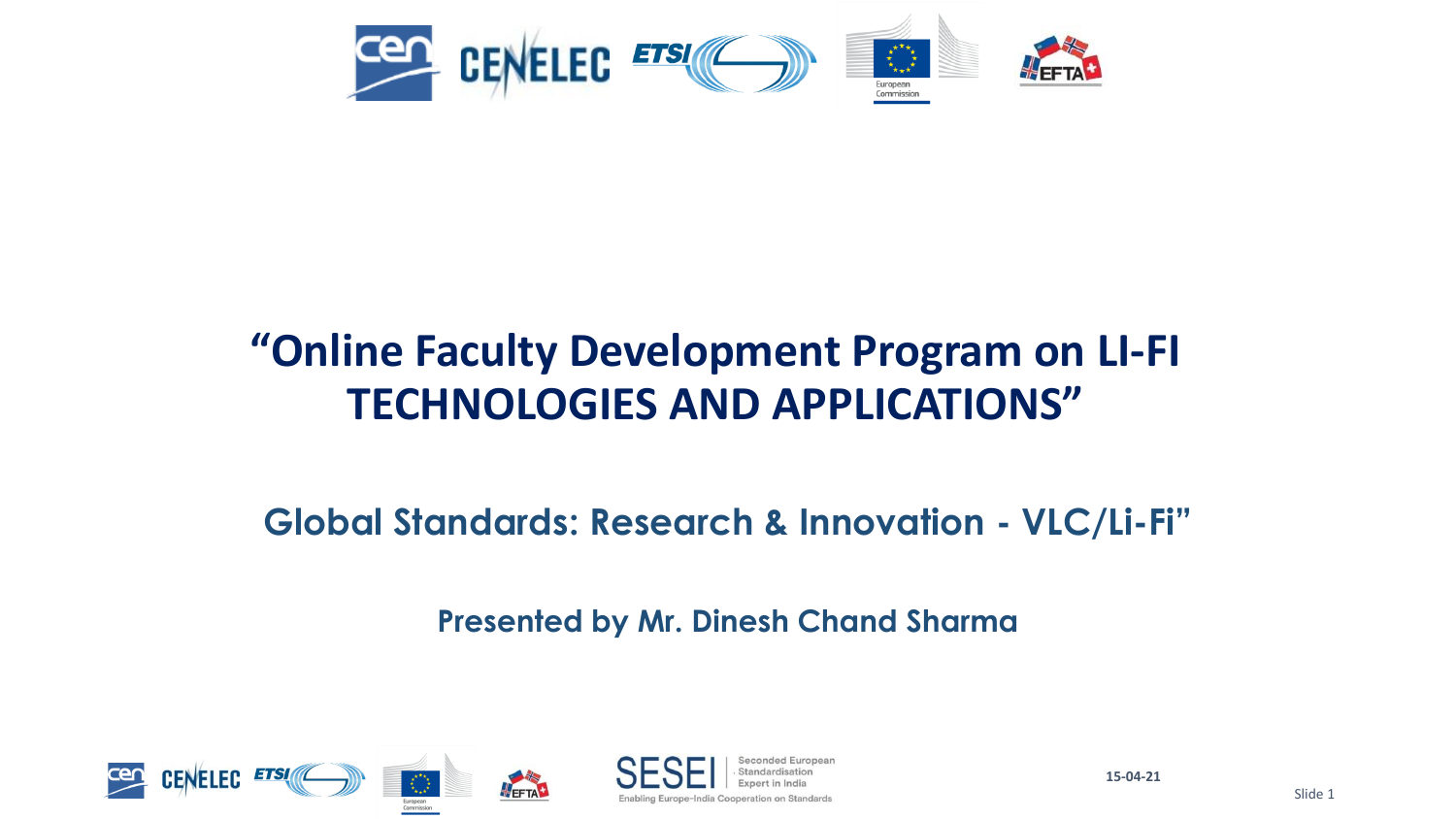## **Agenda**

- About Project SESEI
- ETSI
- 3GPP
- Standards and Research
- Conclusion





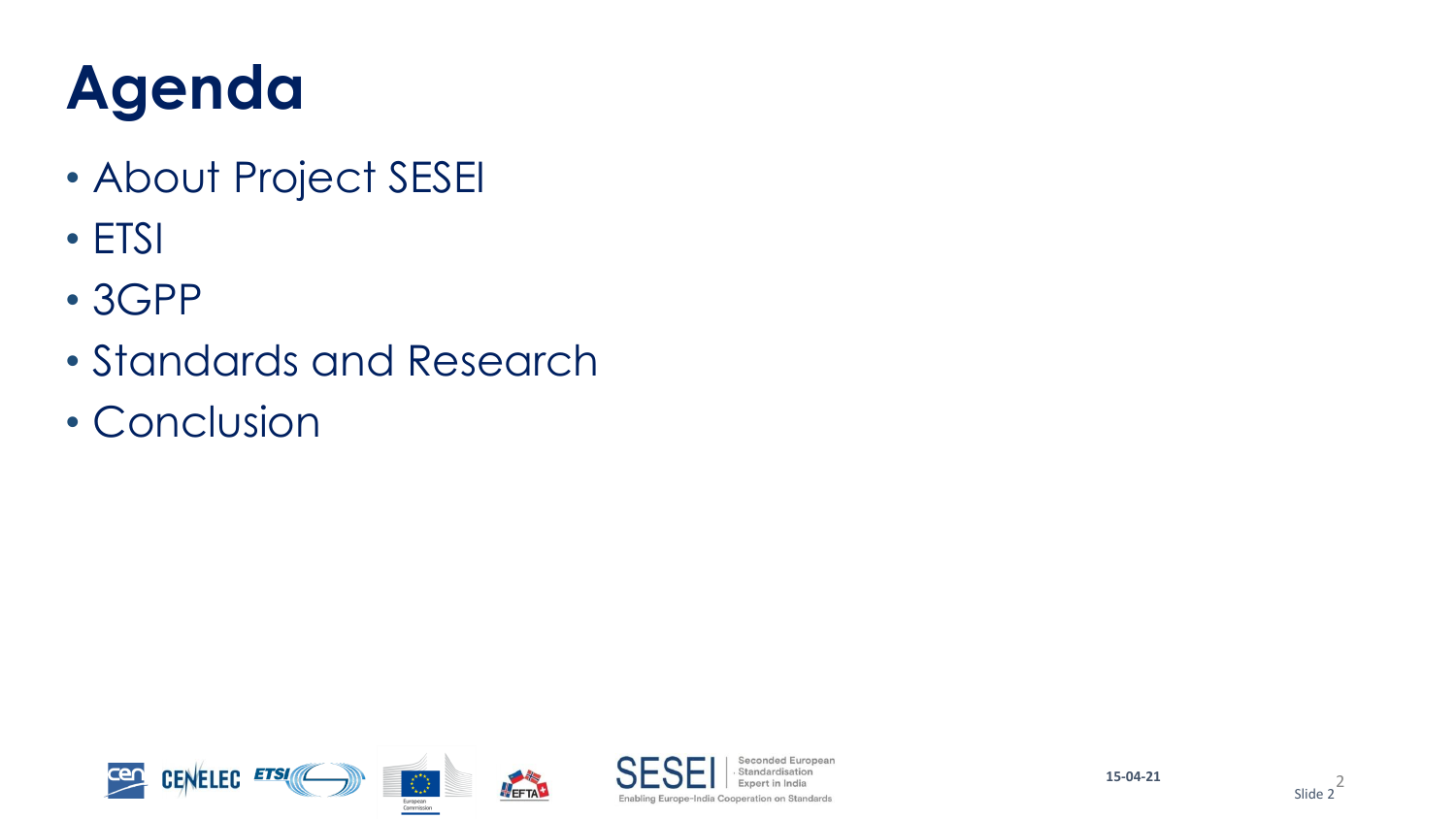## **Project is a permanent presence in India**

*SESEI* (**S**econded **E**uropean **S**tandardization **E**xpert in **I**ndia) *is a local face for the European standardization community in India: Dinesh Chand Sharma*



**Why SESEI:** India is a major trade partners for Europe, Increasing role of standards to gain market access and Evolving & complex nature of regulatory and standardization landscapes, Sharing best practices, work together

**Sector: 1. ICT**: M2M/IoT, Security, 5G, NFV/SDN, e-Accesibility, eHealth, eCALL… **2. Electrical equipment including Consumer Electronics**: Smart Grid, Smart Meter, LVDC, Micro- Grid, Lift Escalator… 3**. Automotive**: Connected Cars, ITS, e-Mobility… 4**. Smart Cities**: Mobility, Waste, Energy, ICT and other topics of mutual interests such as Machinery Safety, Cableways, Circular Economy, Railways etc.

#### [www.sesei.eu](http://www.sesei.eu/) , [www.sesei.in](http://www.sesei.in/) , [www.eustandards.in](http://www.eustandards.in/)







**15-04-21**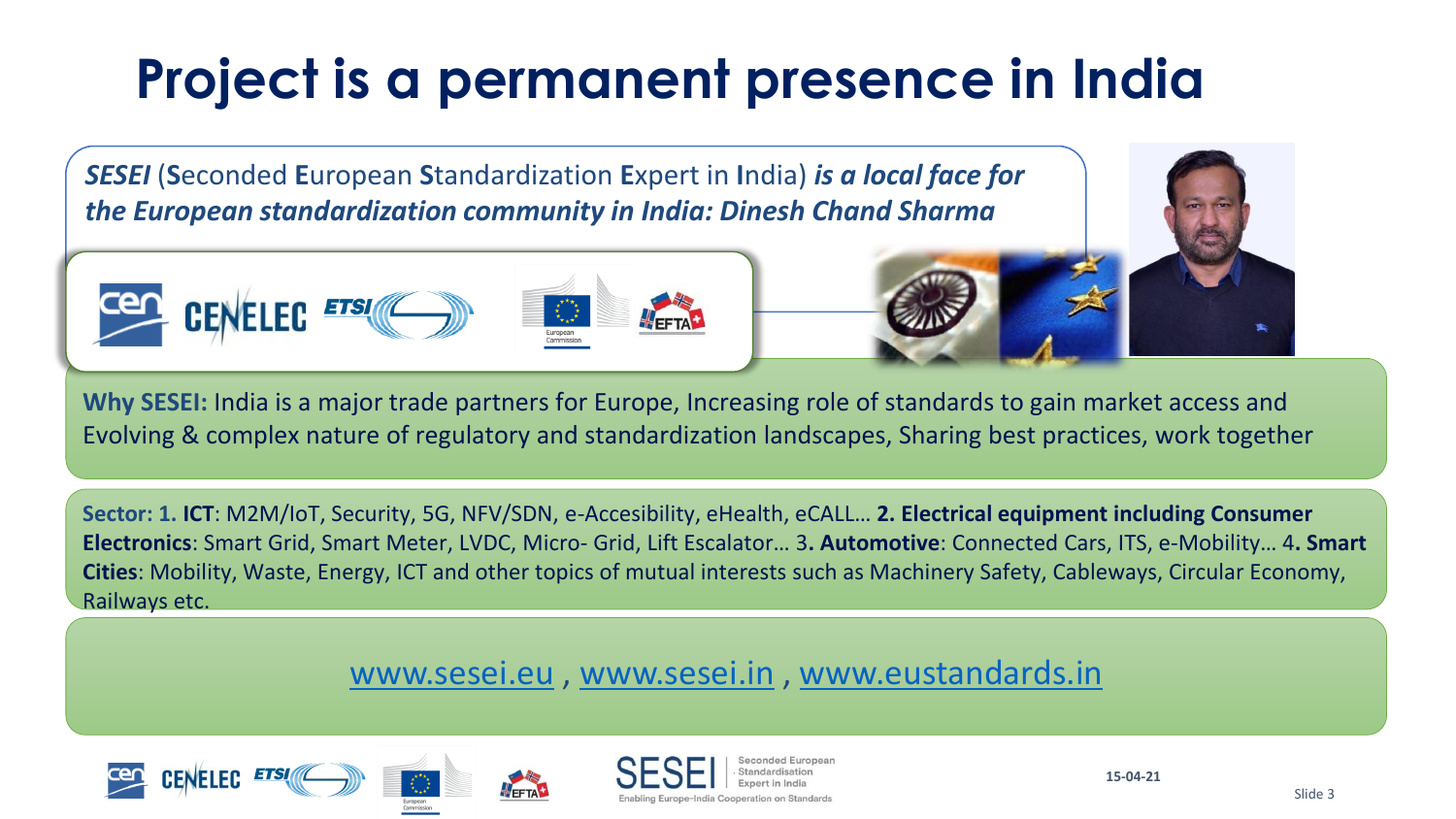## **ETSI**

- ETSI was conceived in the late 1980s to respond to particular needs in Europe
	- in support of the single European market: ESO
	- Works with industry and European regulation in creation of harmonized European Standards (ENs)
- ETSI continues to produce standards and other material to support European Union and European Free Trade Association (EFTA) regulation and legislation…
	- for which they are officially recognised at EU/EFTA and governmental levels...
- ETSI as well contribute ICT radio frequency requirements to the European co-ordination process
- ETSI works in close cooperation with CEN and CENELEC, the other two ESOs
- ETSI also works closely with National Standards Organizations (NSOs) in the EU countries
- ETSI has become highly-respected Producer of technical standards and specifications for the worldwide use & global application
	- More than 48 000, all available for free download
- ETSI also do Specification & testing methodologies
	- Interoperability testing

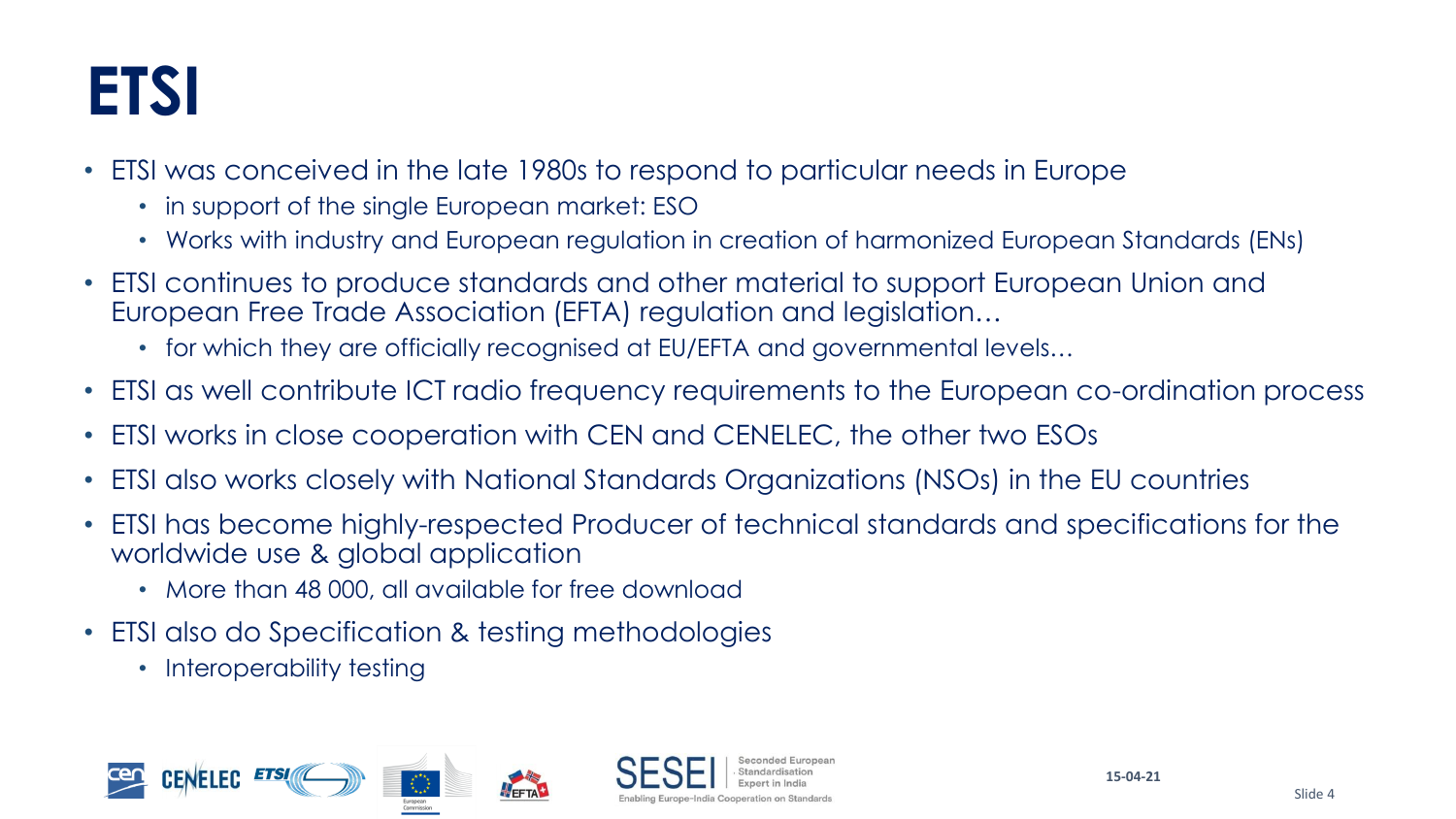# **Emerging Technologies**

- **List of Emerging Technologies standardized by ETSI or touched by our standardization:**
	- **3GPP Telecom [Management](https://www.etsi.org/technologies/3gpp-telecom-management)**
	- **[5G](https://www.etsi.org/technologies/5g)**
	- **[Internet](https://www.etsi.org/technologies/internet-of-things) of Things (IoT)**
	- **Mobile [Communications](https://www.etsi.org/technologies/mobile)**
	- **[Multi-access](https://www.etsi.org/technologies/multi-access-edge-computing) Edge Computing (MEC)**
	- **Securing Artificial [Intelligence](https://www.etsi.org/technologies/securing-artificial-intelligence) (SAI)**
	- **Smart Body Area [Networks](https://www.etsi.org/technologies/smart-body-area-networks)**
	- **Smart [appliances](https://www.etsi.org/technologies/smart-appliances)**
	- **[Smart](https://www.etsi.org/technologies/smart-cities) cities**
	- **[Smart](https://www.etsi.org/technologies/smart-grids) Grids**
	- **Smart [Metering](https://www.etsi.org/technologies/smart-metering)**
	- **Zero touch network & Service [Management](https://www.etsi.org/technologies/zero-touch-network-service-management) (ZSM)**
	- **Human Factors (HF) and [accessibility](https://www.etsi.org/technologies/human-factors-accessibility)**

#### **Complete list can be access here**

<https://www.etsi.org/technologies>





- **[Augmented](https://www.etsi.org/technologies/augmented-reality) Reality**
- **[automotive](https://www.etsi.org/technologies/automotive-intelligent-transport) Intelligent Transport Systems (ITS)**
- **[Broadband](https://www.etsi.org/technologies/bsm) Satellite Multimedia**
- **[Broadband](https://www.etsi.org/technologies/broadband-cable-access) Cable Access**
- **[Broadband](https://www.etsi.org/technologies/broadband-wireless-access) Wireless Access**
- **[Certification](https://www.etsi.org/technologies/certification-authorities-and-other-trust-service-providers) Authorities and other Trust Service Providers**
- **[Cybersecurity](https://www.etsi.org/technologies/cyber-security)**
- **[Broadcast](https://www.etsi.org/technologies/broadcast)**
- **Digital Enhanced Cordless [Telecommunications](https://www.etsi.org/technologies/dect) (DECT)**
- **Energy [efficiency](https://www.etsi.org/technologies/energy-efficiency) (EE)**
- **Experiential Networked [Intelligence](https://www.etsi.org/technologies/experiential-networked-intelligence) (ENI)**
- **[Environmental](https://www.etsi.org/technologies/environmental-aspects) Aspects**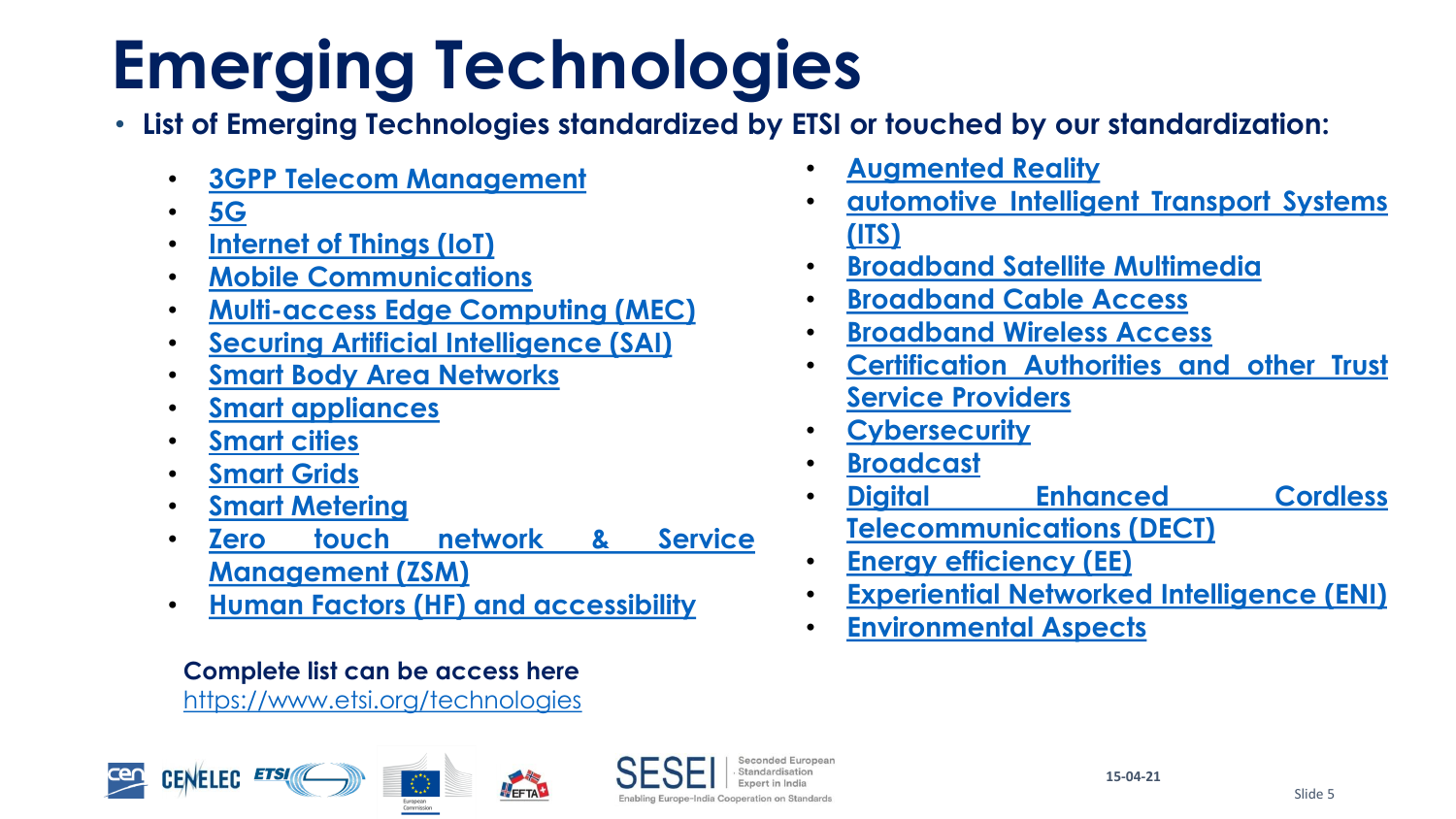# **ETSI partners**

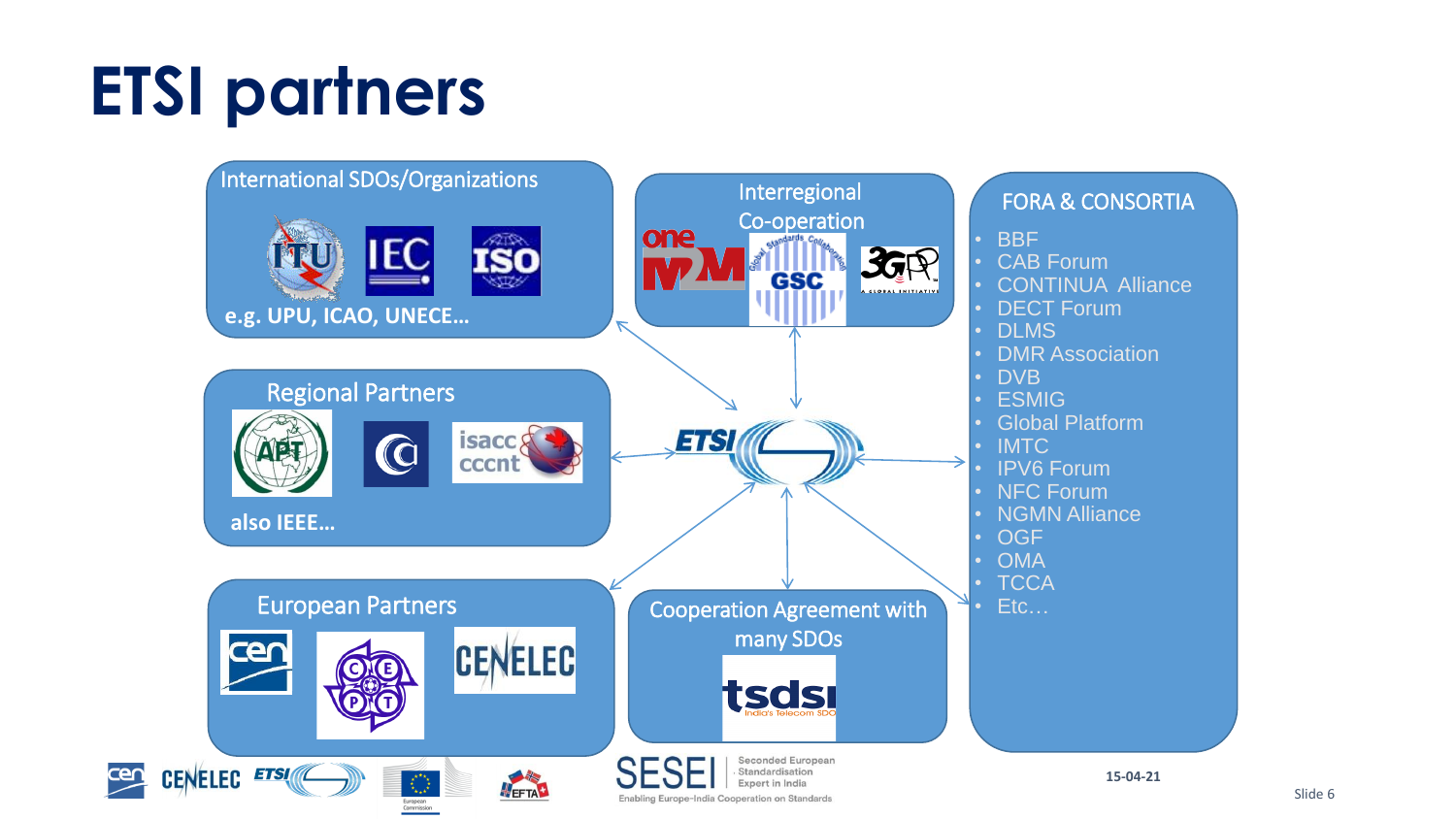## **ETSI & 3GPP**

- We are the home of the GSMTM family of standards...
- And a founding partner in



**GLOBAL INITIATIVE** 

• ETSI provides the 20-person secretariat which coordinates some 140 meetings per year handling 100,000 contribution documents.



Slide 7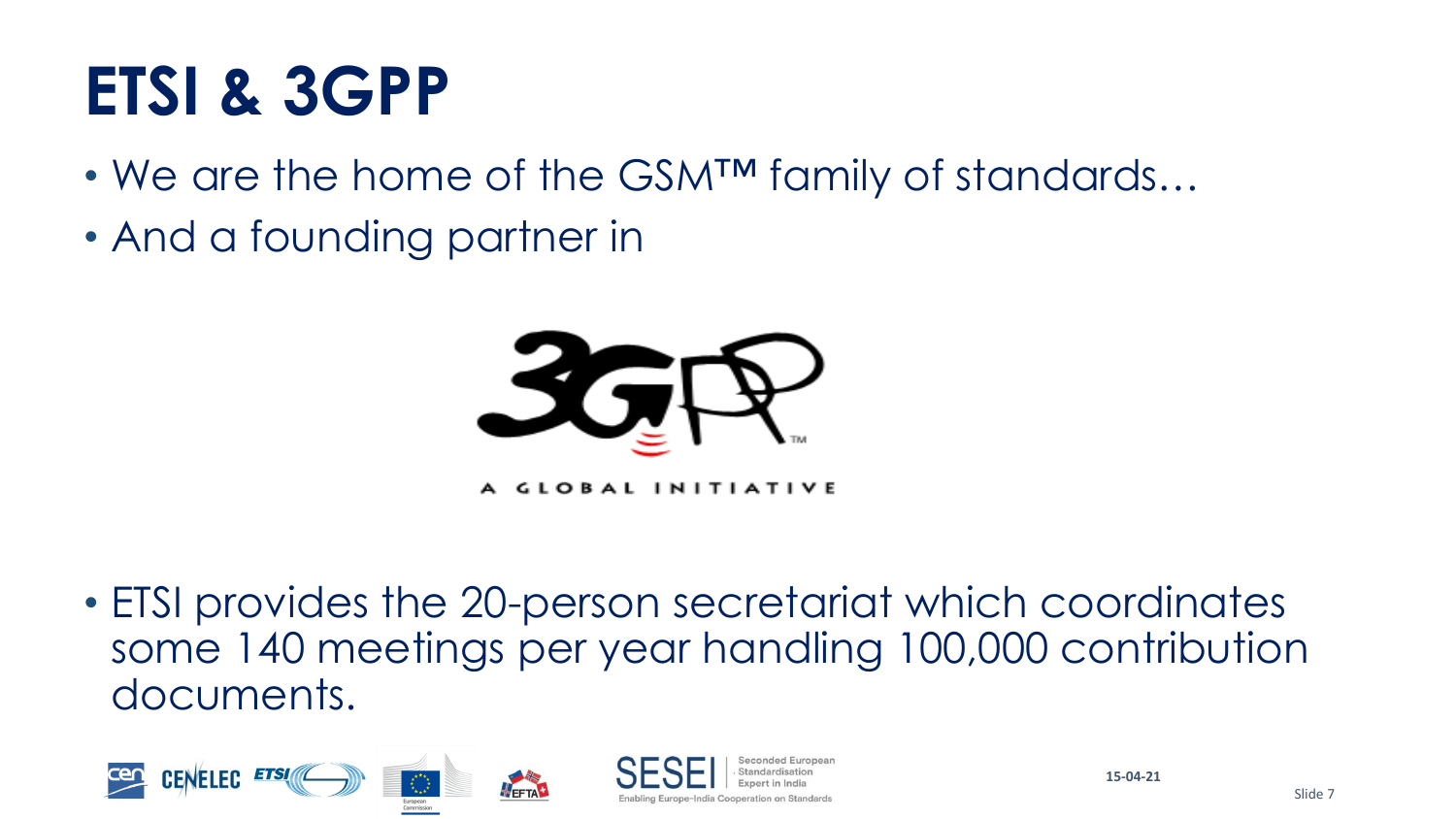## **3rd Generation Partnership Project (3GPP)**

- A truly global initiative, unites 7 national [telecommunications](https://www.3gpp.org/Partners) SDOs (Organizational Partners)
	- ARIB (Japan)
	- ATIS (USA)
	- CCSA (China)
	- ETSI (Europe)
	- TSDSI (India)
	- TTA (Korea)
	- TTC (Japan)



- 3GPP provides their members with a stable environment to produce the Reports and Specifications that define 3GPP technologies.
- 3GPP produces Technical Specifications, to be transposed by relevant Standardization Bodies (OP) into appropriate deliverables (e.g., standards).
- Project covers cellular telecommunications technologies, including radio access, core network and service capabilities, which provide a complete system description for mobile telecommunications.





**15-04-21**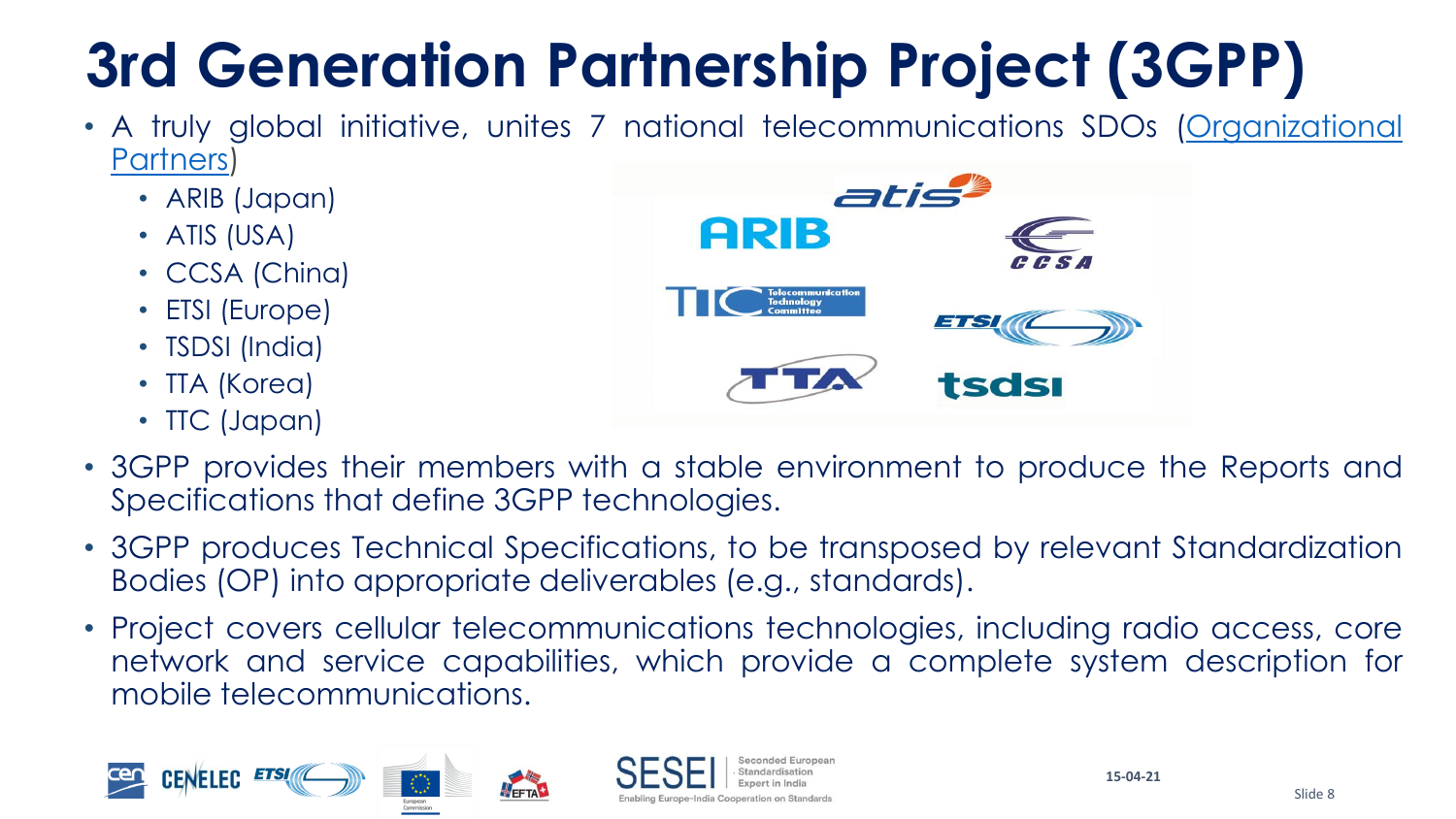### **Why Standards important for R&D Projects**

#### • **Why include standardization in your project?**

- Standardization helps bridging the gap between research and the market, by enabling the fast and easy transfer of research results to market
- Engaging in Standards groups at the appropriate stages of R&I cycles is crucial to the development of new and evolved technologies.

#### • **ETSI's 8-point plan for Researchers:**

- **Allocate Budget for Standardization**
- **Develop a Standards Landscape**
- **Compare Schedules and Workplans**
- **Identify Research Topics for Standards**
- **Identify SDOs for Research Topics**
- **Identify Project Partners**
- **Develop a Standards Action Plan**
- **Track Standards Activities and Impacts**





Seconded Europear Standardication Enabling Europe-India Cooperation on Standards

**Flowchart shows possible options for project proposers interested in including standardization in their project.**

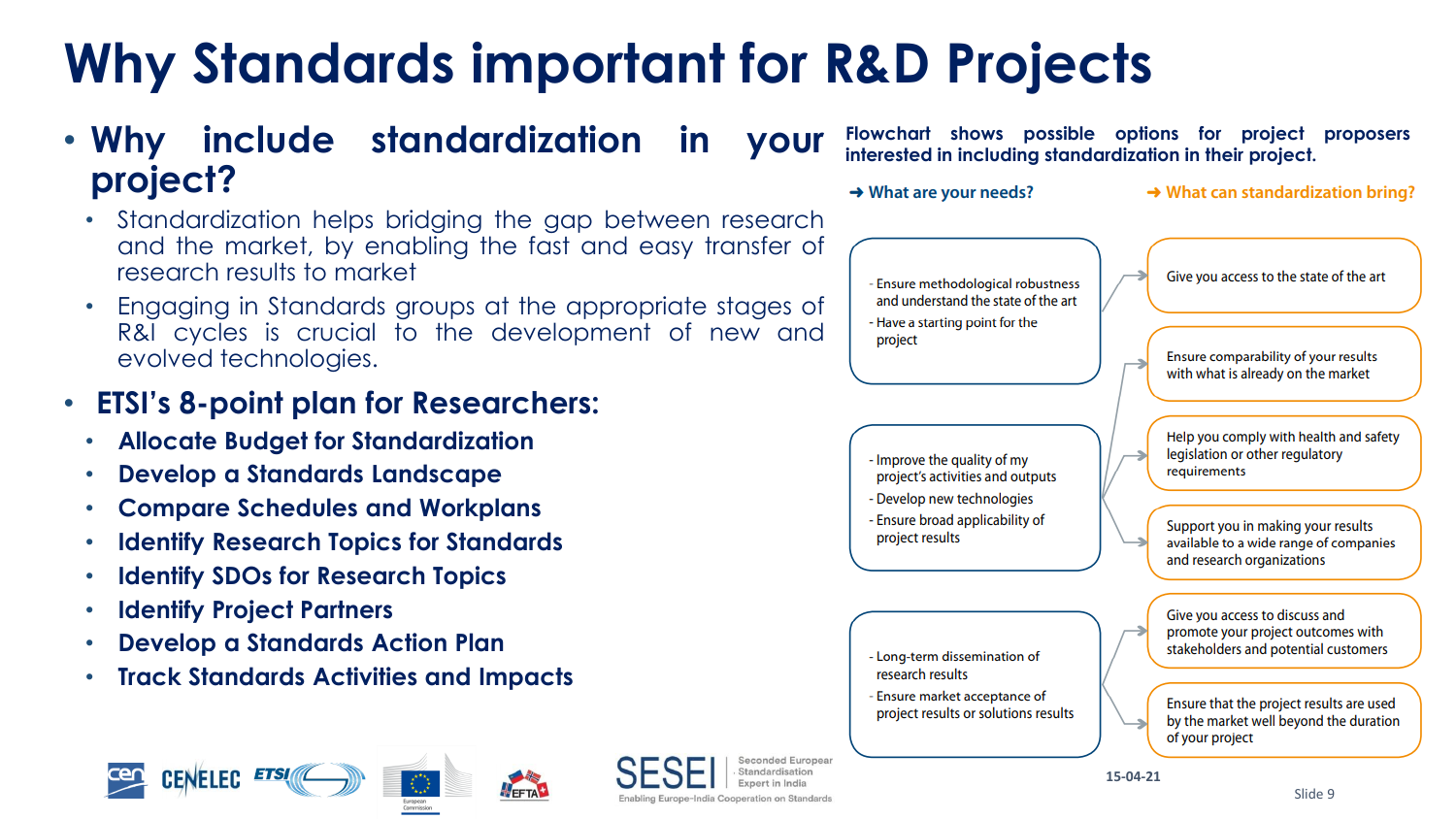### **ETSI'S Research Strategy**

- **ETSI's Long Term [Strategy](https://www.etsi.org/e-brochure/long-term-strategy/mobile/index.html)** identifies clear actions to "Strengthen the linkage between R&D and standardization". These include:
	- Increasing the participation and contributions by (Horizon 2020 / Horizon Europe and other) research programmes / projects to ETSI TCs and ISGs including 3GPP and oneM2M
	- Inform and educate both Academia and the global research community of the ongoing ETSI technical work, so it may be used as a basis for their research activities
	- Inform all ETSI members of new technological trends emerging from innovative research projects and seek to build bridges between such projects and ETSI activities
- ETSI has over <u>900 [members](https://www.etsi.org/membership)</u> with more than 120 of them from the categories Public Research Body (43%), University (37%) and Private Research Body (20%).
	- Universities, research bodies and SMEs have a reduced ETSI membership fees, which is designed to encourage participation to standards.
- ETSI seeks to increase the value and visibility of academic and research members through the use of dedicated events, webinars, educational materials, onboarding of research results into our technical groups and providing ETSI support / partnership in selected EU research projects.

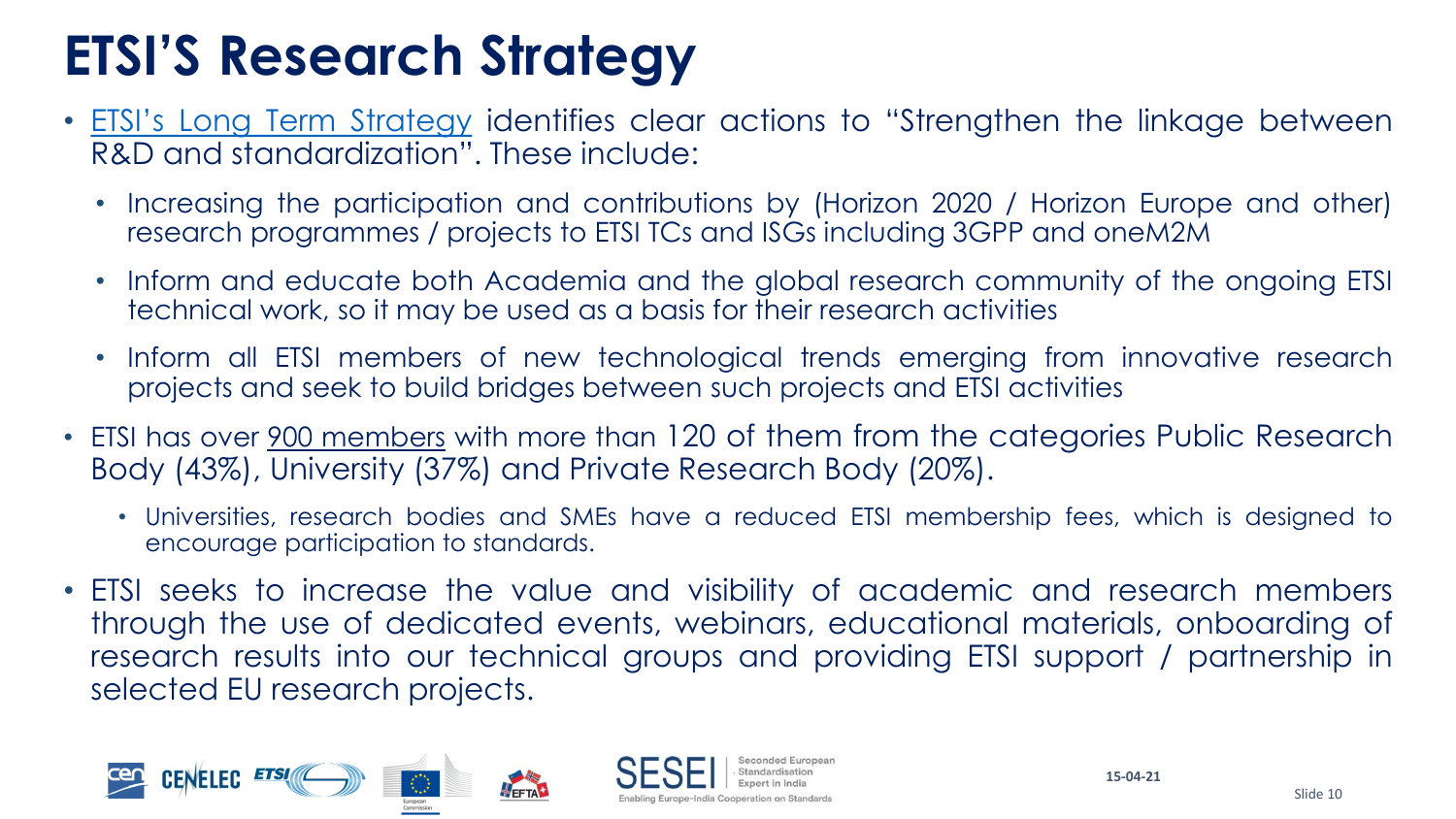### **Horizon 2020: Enhance Lighting for the Internet of Things (ELIoT)**

- Horizon2020 ICT project ELIoT funded by the European Union and led by the Fraunhofer Heinrich Hertz Institute.
- Project aims to develop mass market IoT solutions using LiFi
- 10-partner, 36-month project started on 1 January, 2019 and will end on 31 December, 2021.
- ELIoT Use Cases: LiFi for-
	- [Positioning](https://www.eliot-h2020.eu/industry-positioning/)
	- [Manufacturing](https://www.eliot-h2020.eu/industry/) halls
	- [Office](https://www.eliot-h2020.eu/office/)
	- Digital [Signage](https://www.eliot-h2020.eu/digital-life-signage/)
	- Fixed [Wireless](https://www.eliot-h2020.eu/fixed-wireless-access/) Access
	- [Consumer](https://www.eliot-h2020.eu/consumer/) Homes
	- [Keyless](https://www.eliot-h2020.eu/consumer-2/) access
- Project Budget:  $\epsilon$  7 313 322
- ELIoT partners participate in the [standardization](https://www.eliot-h2020.eu/activities/standardization-activities/) activities of light communication in the IEEE P802.15.13 group, IEEE P802.11.bb group, and ITU-T G.9991 (aka G.VLC).
- For more information, please [click](https://www.eliot-h2020.eu/) here **CENELEC ETSI**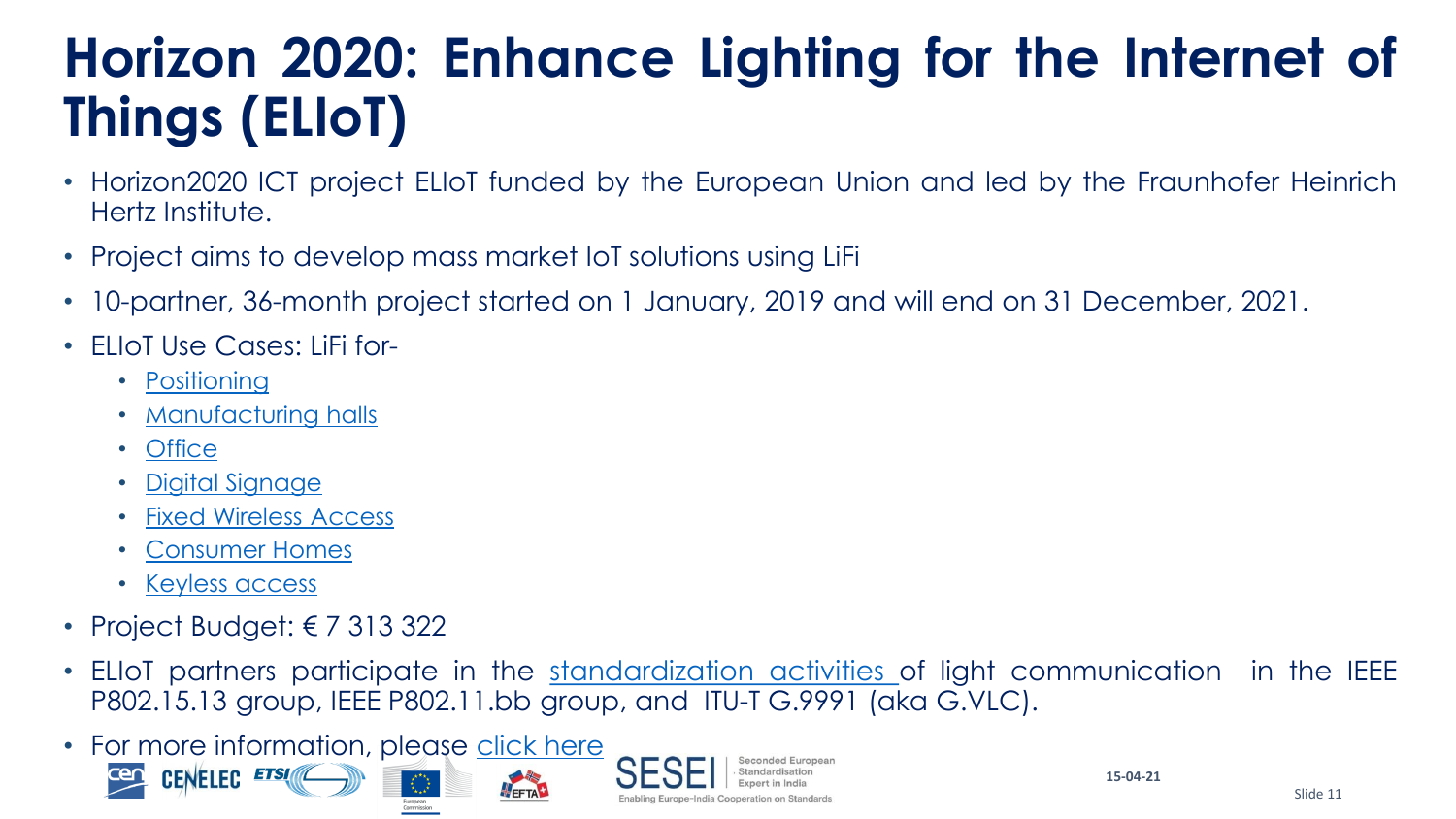### **Horizon 2020: PeroCUBE**

- Perocube project financed by European Commission will merge 3 different technologies. Lighting, energy harvesting and light communication
- PeroCUBE has two main objectives:
	- producing efficient, simple and low cost light sources closer to natural light sources and
	- supporting the development of more stable and sustainable, efficient and low-cost solar panels.
- The consortium brings together 14 industrial and academic partners from 10 European countries and seeks to develop a new generation of VLC and LiFi standard, widening the scope for human centric lighting (HCL), data transmission, wearables and IOT applications that do not cause harm to humans nor the environment.
- Start date: 1 April 2020, End date: 30 September 2023
- Project cost: €5.6m
- For more information, please click [here](https://perocube.eu/)



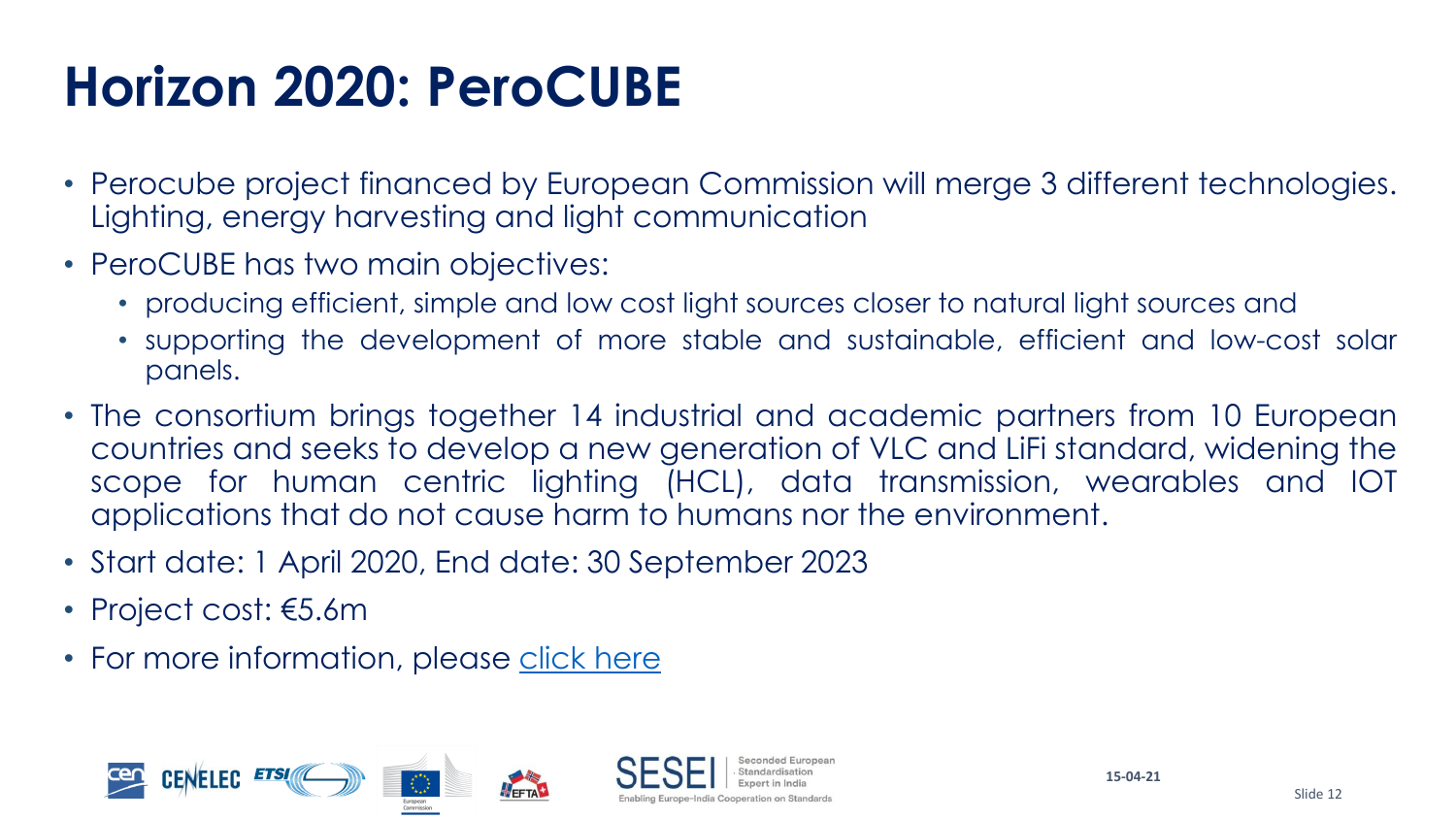#### **Horizon 2020: European Training Network on "Visible light-based Interoperability and Networking (VISION)"**

- Project funded by EU's Horizon 2020 R&I programme under Marie Skłodowska-Curie grant agreement no. 764461.
- Project aims to train a new generation of early-stage researchers (ESRs) in the emerging area of VLC.
- The programme is structured around 15 Individual Research Projects within 3 main research topics:
	- Smart Cities, Offices and Homes
	- Smart Transportation
	- Manufacturing and Medical
- Project budget: 3.75 M€
- Project duration: 4 years, from Sept. 1st, 2017 to Sept. 30th, 2021
- 11 Partners which includes 6 Academia, 2 Research Institutes and 3 Industrial Partners

For more information, please [click here](https://www.vision-itn.eu/project/#:~:text=Objectives&text=VLC%20offers%20significant%20technical%20and,wide%20range%20of%20application%20areas.&text=The%20proposed%20%E2%80%9CEuropean%20Training%20Network,the%20emerging%20area%20of%20VLC.)

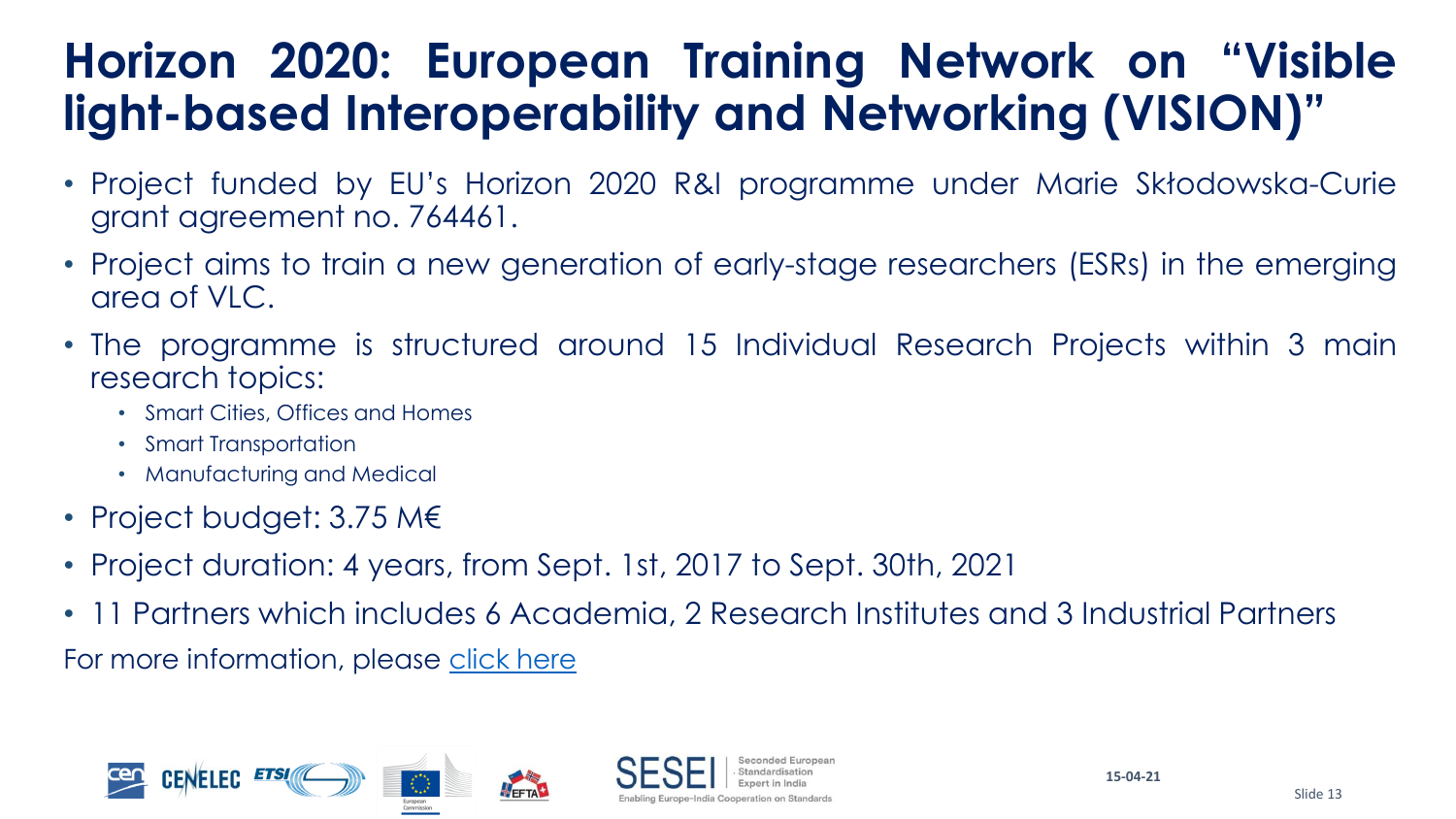# **Conclusion**

- 3GPP is industry driven Standardization of interfaces enables an interoperable, multivendor approach to deployment
- While much of the ICT standardization work for the world is done in 3GPP, Several ETSI's TBs and ISG provide input to 3GPP and/or collaborate with 3GPP
- ETSI long term strategy has identified clear actions to "Strengthen the linkage between R&D and standardization".
- Standardization helps bridging the gap between research and the market, by enabling the fast and easy transfer of research results to market
- Engaging in Standards groups at the appropriate stages of R&I cycles at local SDO and Global SDO level is crucial to the development of new and evolved technologies, and in making it commercial faster (ROI).
	- TSDSI to 3GPP/oneM2M